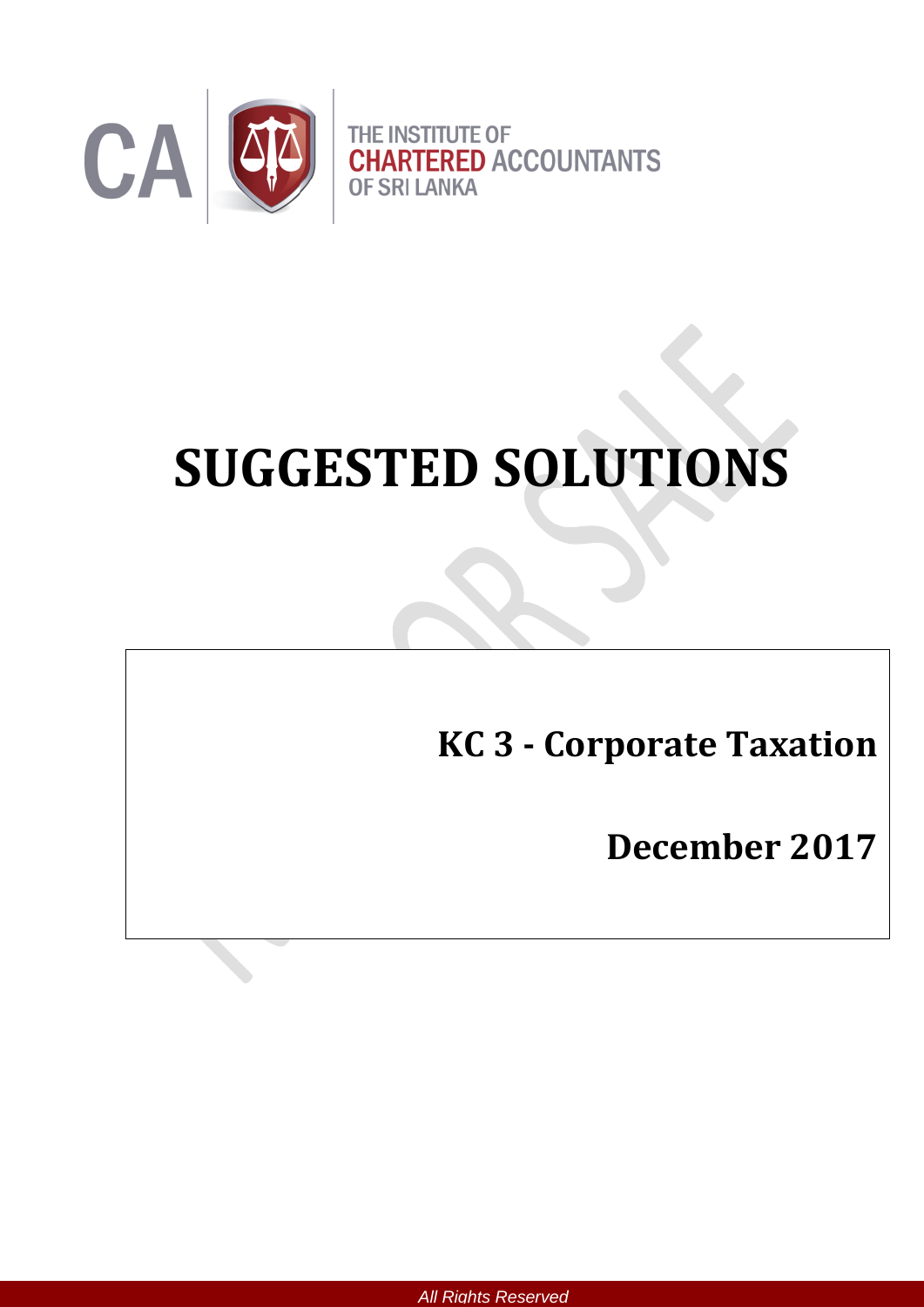# **SECTION 1**

#### **Answer 01**

Relevant Learning Outcomes: 5.4Tax Planning 6.4Professional risk 3.1Statutory Provisions

#### **Suggested Detail Answer:**

#### (a) (i) **Applicability of the concessionary rate of 10% for the income earned from conducting seminars**

As per item 32 of the Fifth Schedule to the Inland Revenue Act, the rate of income tax applicable to profits and income from educational services provided by a company, is 10 *per centum*.

As per the given facts this particular income from conducting seminars is to provide information (awareness programs) in order to get students is not treated as educational services. Further, the organizers of seminars are not providing any educational service.

However if the conducting of the seminar is solely carried out for **educational purposes** then there is no restriction to treat it as educational income.

As this is done in the form of awareness the 10% concessionary rate specified on educational income cannot be applied on profits & income from conducting this seminar.

 Despite the above, conducting seminars falls within the meaning of "undertaking" under Section 59B as it engages in providing a kind of a service which does not exceed turnover of Rs. 300 Million (Applicable to the period from 1/4/2011 to 31/3/2013).

Therefore for Profits & Income from conducting seminars a 10% concessionary rate specified under section 59B could be applied.

#### (ii) **Applicability of the VAT Exemption**

In terms of item (i) (a) (2) of paragraph (b) of PART II of the First Schedule to the VAT Act No 14 of 2002, as amended by Amendment Act No. 9 of 2011 the supply of educational services provided by any person or partnership with effect from January 1, 2011, is exempt from VAT.

The VAT Act, defines "educational services" to mean the provision of services by any person or partnership in relation to education, vocational training or retraining.

As explained above, the supply of service from conducting seminars does not fall within the definition of educational services. Accordingly the VAT exemption is not applicable for conducting seminars and is subject to VAT at the appropriate rates.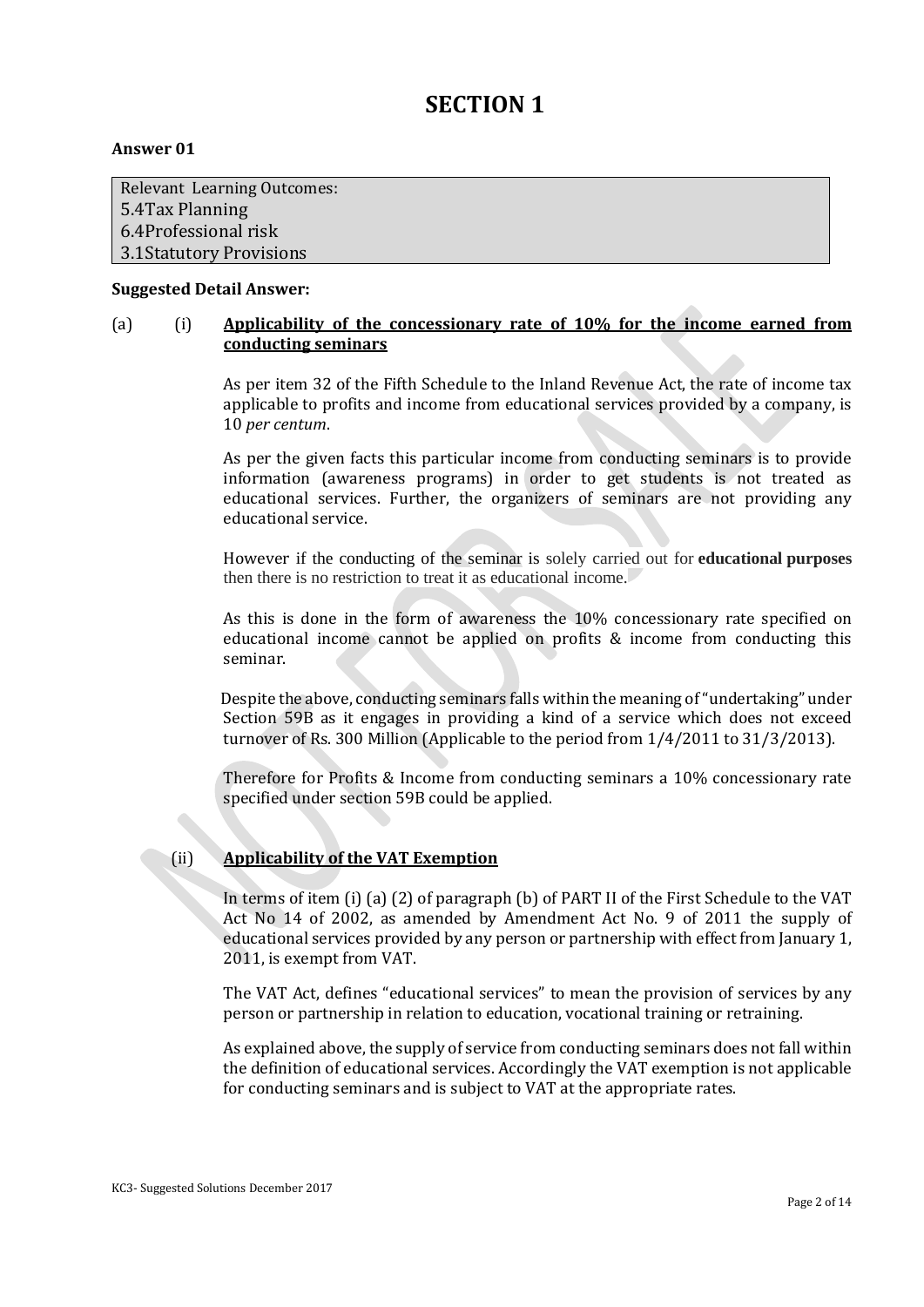#### (iii) **Non-Chargeability of NBT**

An educational service has not been exempted from NBT.

However, in terms of section 3(4)(iv) of the NBT Act No 9 of 2009, the liability does not arise, if the liable turnover of a person, providing educational services by any institution established locally for the purpose does not exceed the sum of twenty five million rupees per quarter.

Accordingly, the turnover from conducting seminars is liable to NBT.

As the total receipts of the company exceed the ceiling of Rs.25 million the company is liable to NBT on its total turnover which includes receipts from conducting seminars.

As the Company has not paid NBT there could be assessment issued and a penalty could be imposed due to non compliance with the relevant statute.

#### (iv) **Validity of the assessments**

The assessments could be issued within the stipulated time periods given below.

**Income tax**: In terms of section 163(5) of the Act which was amended in 2013 in respect of the period commencing before April 1, 2013, the time period is two years from the 30th day of November of the immediately succeeding year of assessment. Since the assessment was raised in June 2015, assessment is valid.

**Value Added Tax:** The assessments can be issued on or before three years from the end of the relevant taxable period. The assessments relating to all four quarters are valid since they have been issued before three years from the end of the relevant quarter. The law has a provision to issue assessments considering one or more taxable periods. Therefore, the assessments are valid.

**Nation Building Tax:** In terms of section 8 of the NBT Act the time bar period is 2 years from the end of the relevant quarter. As the assessments have been issued after 2 years from the end of the respective relevant quarters none of the assessments relating to NBT are valid.

**(b) In terms of section 204A**, it is specifically stated that if **any auditor or tax practitioner who in the discharge of his professional duty**, deliberately misinterprets any provisions of this Act or any other Act administered by the Commissioner- General, or regulation, rule or order made there under shall be guilty of an offence under this Act and on conviction after summary trial before a Magistrate, be liable to a fine not exceeding rupees fifty thousand or to imprisonment of either description for a term not exceeding six months or to both such fine and imprisonment.

Moreover **In terms of subsection (4) of section 202** and **subsection (1) of section 204** of the Inland Revenue Act generally states that **it applies for every person** and those who do such kind of acts without reasonable excuse could get penalized in the following manner;

*Shall be guilty of an offence under this Act, and shall be liable on conviction after summary trial before a Magistrate, to a fine consisting of*

*(i) a sum equal to the amount of tax which had been undercharged in consequence of such incorrect return, statement, or information or would have been so undercharged if such return, statement, or information had been accepted as correct.*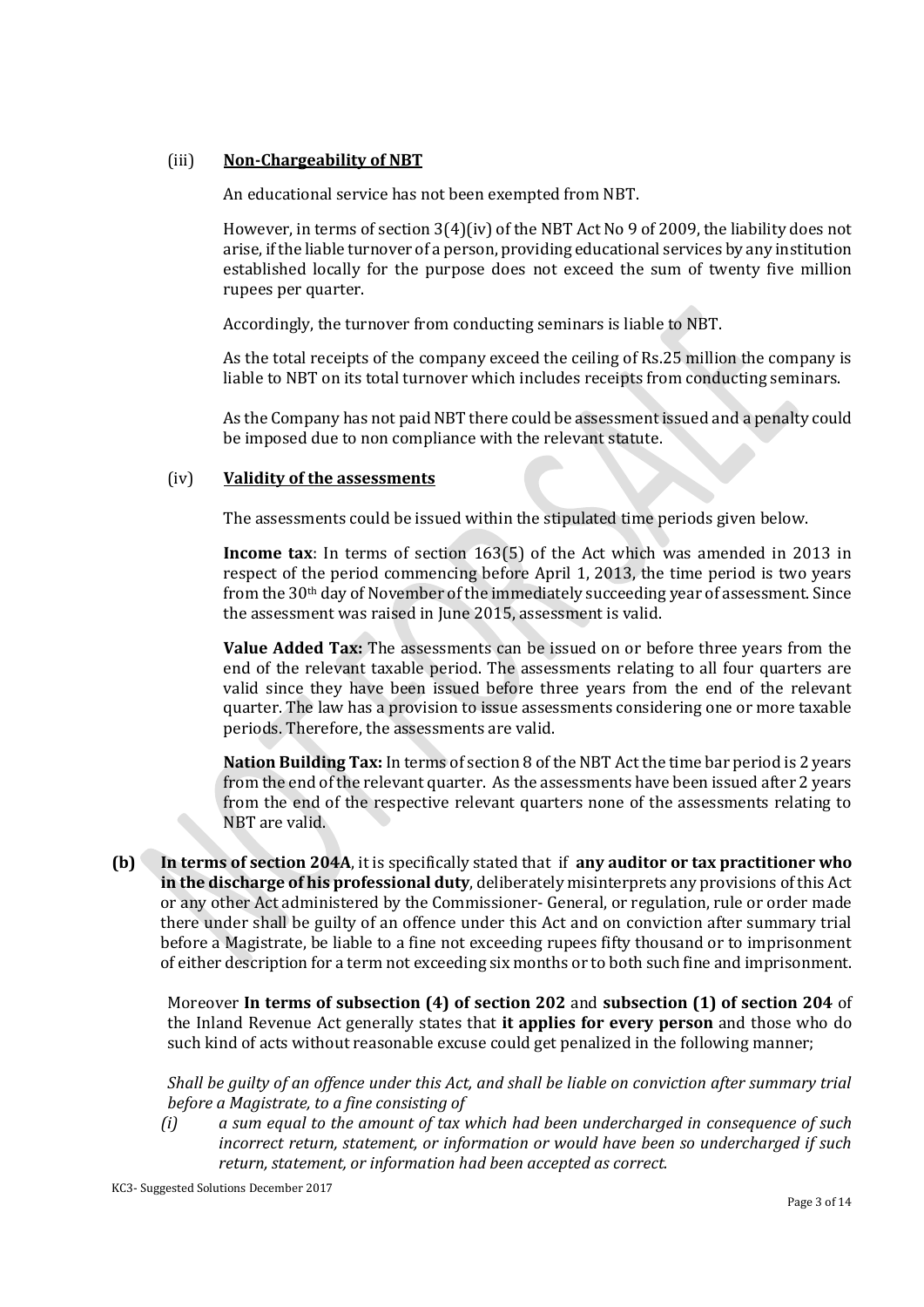*(ii) A sum equal to the amount of tax so evaded or attempted to be evaded for which he, or as the case may be, the other person so assisted, is liable under this Act, for the year of assessment in respect of or during which the offence was committed.*

*(ii) a sum not exceeding ten thousand rupees or to imprisonment of either description for a term not exceeding six months, or to both such fine and imprisonment.*

#### **(c)**

In terms of section 113 of the Act, any income tax of which any person or partnership is liable to pay for any year of assessment has to be paid in four quarterly installments on a selfassessment basis is as follows;

**On or before 15th August,**  On or before 15<sup>th</sup> November  $\downarrow$  of the same year of assessment **On or before 15th February** 

**And**

**On or before 15 May - of the following year of assessment** 

The subsection (3) of section 173 of the Act, imposes a penalty for any tax in default as follows.

#### **For the first month a penalty of 10% of such default tax, and thereafter, 2% for each and every month subject to a limitation of 50% of the taxes in default.**

However it also states that if one fourth of the income tax payable of the previous year of assessment is paid on the due dates as quarterly payments and if any balance tax payable for that year of assessment could be made on or before 30 September of the following year of assessment without attracting any penalty.

**(Total: 25 marks)**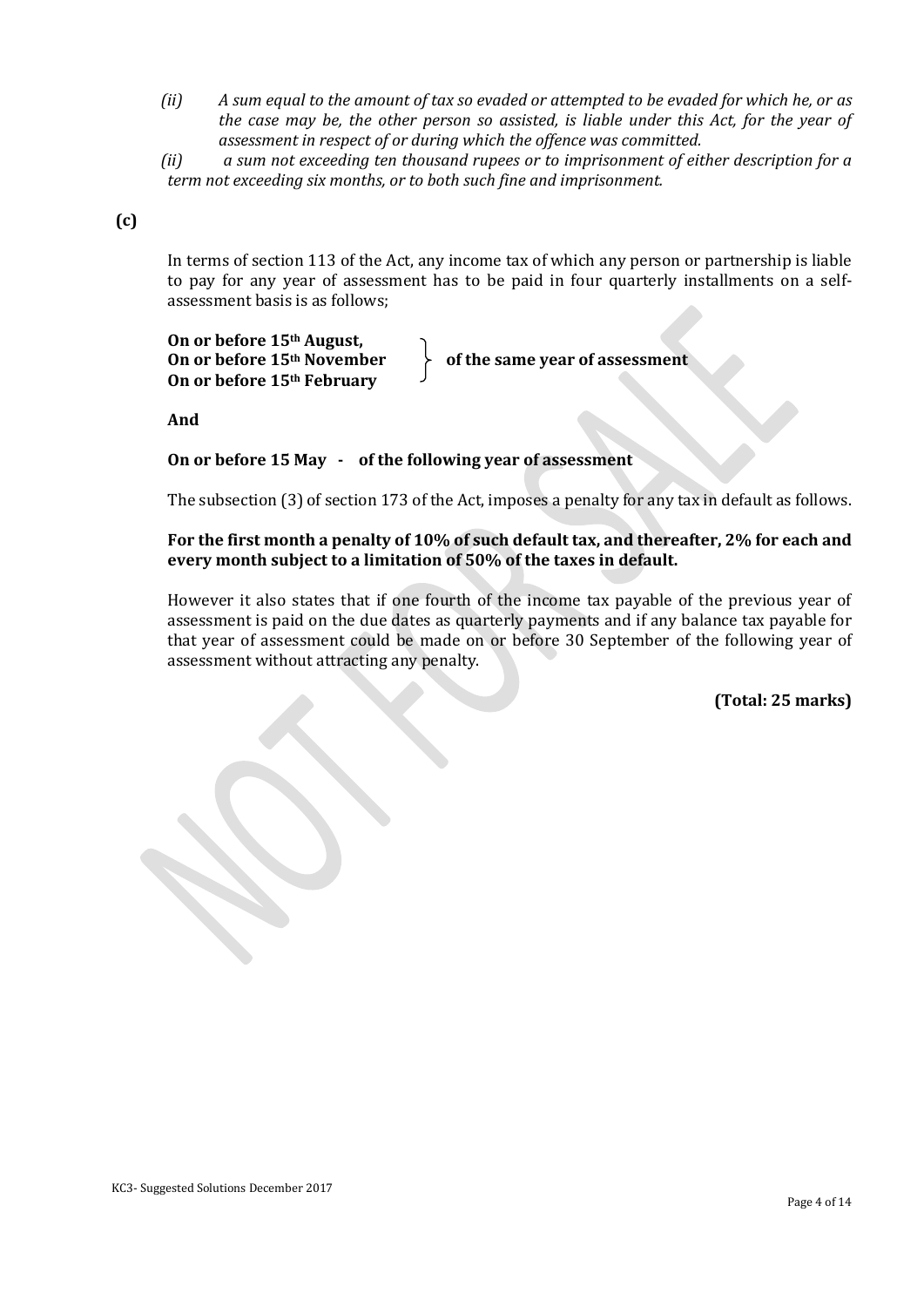#### **Answer 02**

Relevant Learning Outcomes 2.1Assessing income tax liability of a non-resident person 2.3Double tax treaties 1.3Personal taxation

*such product wholesale to the best advantage."* 

#### **Suggested Detail Answer:**

(a) (i) As per the judicial decision made in the case of **Anglo Persian Oil Company Vs Commissioner of Income Tax** it is a well settled principle that business is transacted in a location where the agreement or the contract relating to the transaction is made. Applying this principle to the sales made based on the contracts entered into by BCMC China and the respective companies (customers) in their respective countries one would conclude that the profits are arising outside Sri Lanka since the contracts made in respect of such sales are made outside Sri Lanka. However, this principle has been superseded by section 84 of the Inland Revenue Act No 10 of 2006 (Act) which is reproduced below.

*"Where a non-resident person carries on in Sri Lanka any agricultural, manufacturing or other productive undertaking, and sells any product of such undertaking outside Sri Lanka or for delivery outside Sri Lanka, whether the contract is made within or outside Sri Lanka, the full profit arising from the sale in a wholesale market shall be deemed to be income arising in or derived from Sri Lanka, within the meaning of section 2:*

*Provided that, if it is shown that the profit has been increased through treatment other than handling, blending, sorting, packing and disposal of the product outside Sri Lanka, such increase of profit shall not be deemed to be income arising in or derived from Sri Lanka. Where any such product is not sold in a wholesale market, or is not sold at all, such person shall be deemed to derive profits from Sri Lanka within the meaning of section 2, and such profits shall be deemed to be not less than the profits which might have been obtained, if such person had sold* 

Accordingly, such sales should be accounted in the books of the Sri Lanka branch (as is done in this case) and income tax should be paid on the full profits arising from such sales.

(ii) Similarly the full profit arising from the sale of seat belts at cost to BCMC - China and other plants owned by BCMC China to be installed in used cars owned by them is liable to income tax in Sri Lanka based on above provisions and the Article 7(3) of the DTA between Sri Lanka and China which is reproduced below.

*"where an enterprise of a Contracting State carries on business in the other Contracting State through a permanent establishment situated therein, there shall in each Contracting State be attributed to that permanent establishment the profits which it might be expected to make if it were a distinct and separate enterprise engaged in the same or similar activities under the same or similar conditions and dealing wholly independently with the enterprise of which it is a permanent establishment."*

(b) Considering the above provision, the profits and income of Biyota Car Manufacturing Ltd – Sri Lanka Branch which is a not resident company has been recomputed as follows.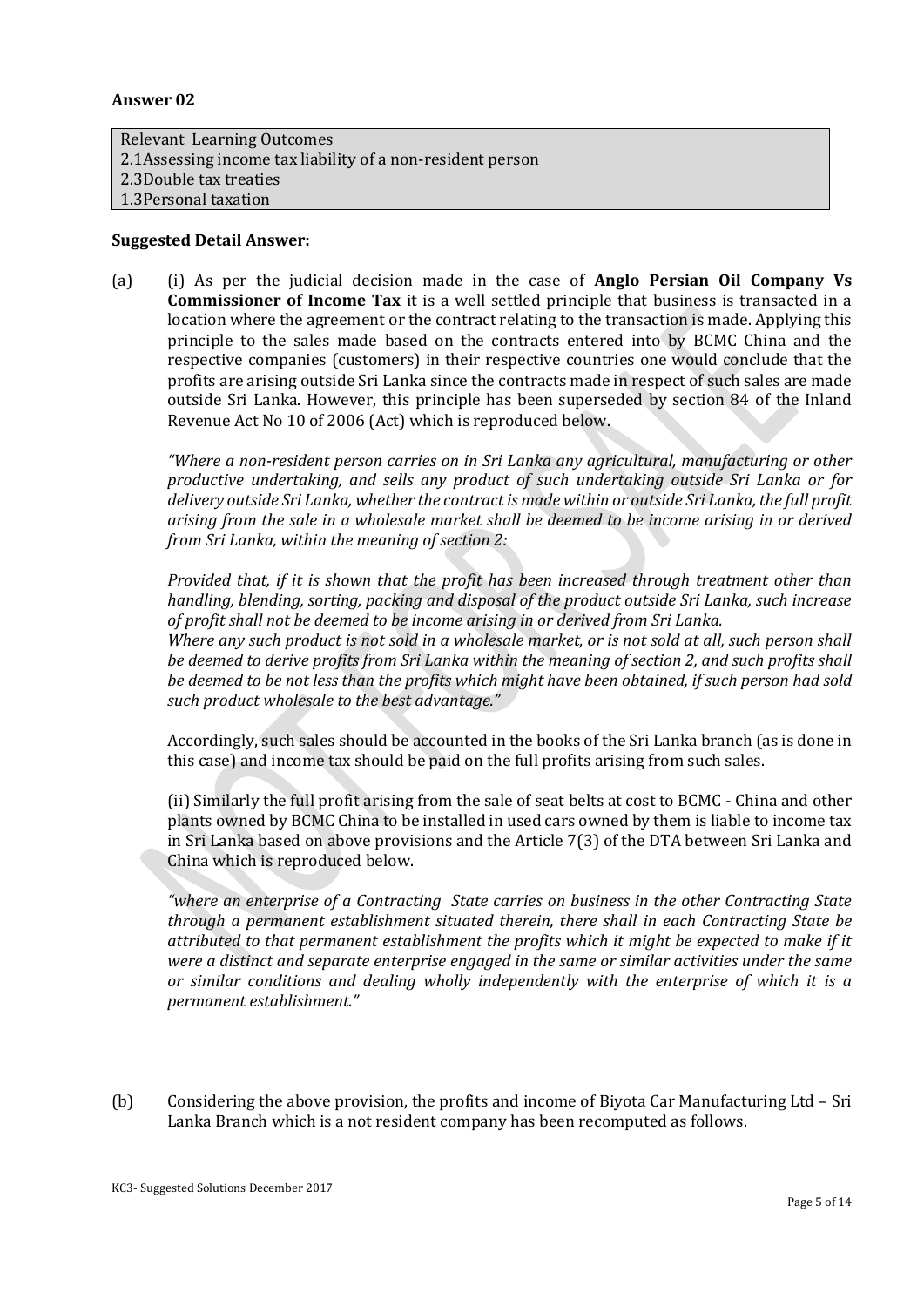#### **Biyota Car Manufacturing Ltd TIN: 123456789 Year of Assessment 2016/2017 Computation of Income Tax (Based on statutory accounts for the year ended 31 December 2016)**

|                                                     | <b>Note</b>  | Rs.           |
|-----------------------------------------------------|--------------|---------------|
| Net loss before taxation - As per the books of      |              |               |
| accounts                                            |              | (118,000,000) |
| Deemed additional profit                            | $\mathbf{1}$ | 250,400,000   |
| Deemed net profit before taxation                   |              | 132,400,000   |
|                                                     |              |               |
| Add                                                 |              |               |
| Head office expenses                                |              | 46,000,000    |
| Royalty paid to Head office                         |              | 32,000,000    |
| Interest paid to Head office                        |              | 98,000,000    |
|                                                     |              | 176,000,000   |
| Adjusted taxable profit before head office expenses |              | 308,400,000   |
| Less: Head office expenses allowed                  | 2            | 12,000,000    |
| Adjusted taxable profit after head office expenses  |              | 296,400,000   |
|                                                     |              |               |
| <b>SUMMARY OF SOURCES OF INCOME</b>                 |              |               |
| Profit from business                                |              | 296,400,000   |
| <b>Total statutory income</b>                       |              | 296,400,000   |
| Deduction from statutory income                     |              |               |
| Assessable income/Taxable income                    |              | 296,400,000   |
| Income Tax payable on export income at 12%          |              | 35,568,000    |
| Remittance tax payable                              | 3            | 36,500,000    |
| <b>Total tax payable</b>                            |              | 72,068,000    |

| <b>Note 1: Deemed Additional profit</b>                                                                                        | Cost of sales as<br>per statement<br>of income | Percentage<br>understated | Profit<br>understated |  |
|--------------------------------------------------------------------------------------------------------------------------------|------------------------------------------------|---------------------------|-----------------------|--|
| Export of car seat belts to all the plants of BCMC -<br>China for newly manufactured cars                                      | 4,000,000,000                                  | 6                         | 240,000,000           |  |
| Export of car seat belts to be installed in used<br>cars owned by BCMC-China as well as by other<br>plants owned by BCMC-China | 60,000,000                                     | 16                        | 9,600,000             |  |
| Export of car seat belts to third party customers<br>in other countries to be installed in used cars                           | 400,000,000                                    |                           |                       |  |
| Export of tyres for forklifts used in manufacturing<br>plants in China and other countries                                     | 10,000,000                                     | 8                         | 800,000               |  |
| Total                                                                                                                          | 4,470,000,000                                  |                           | 250,400,000           |  |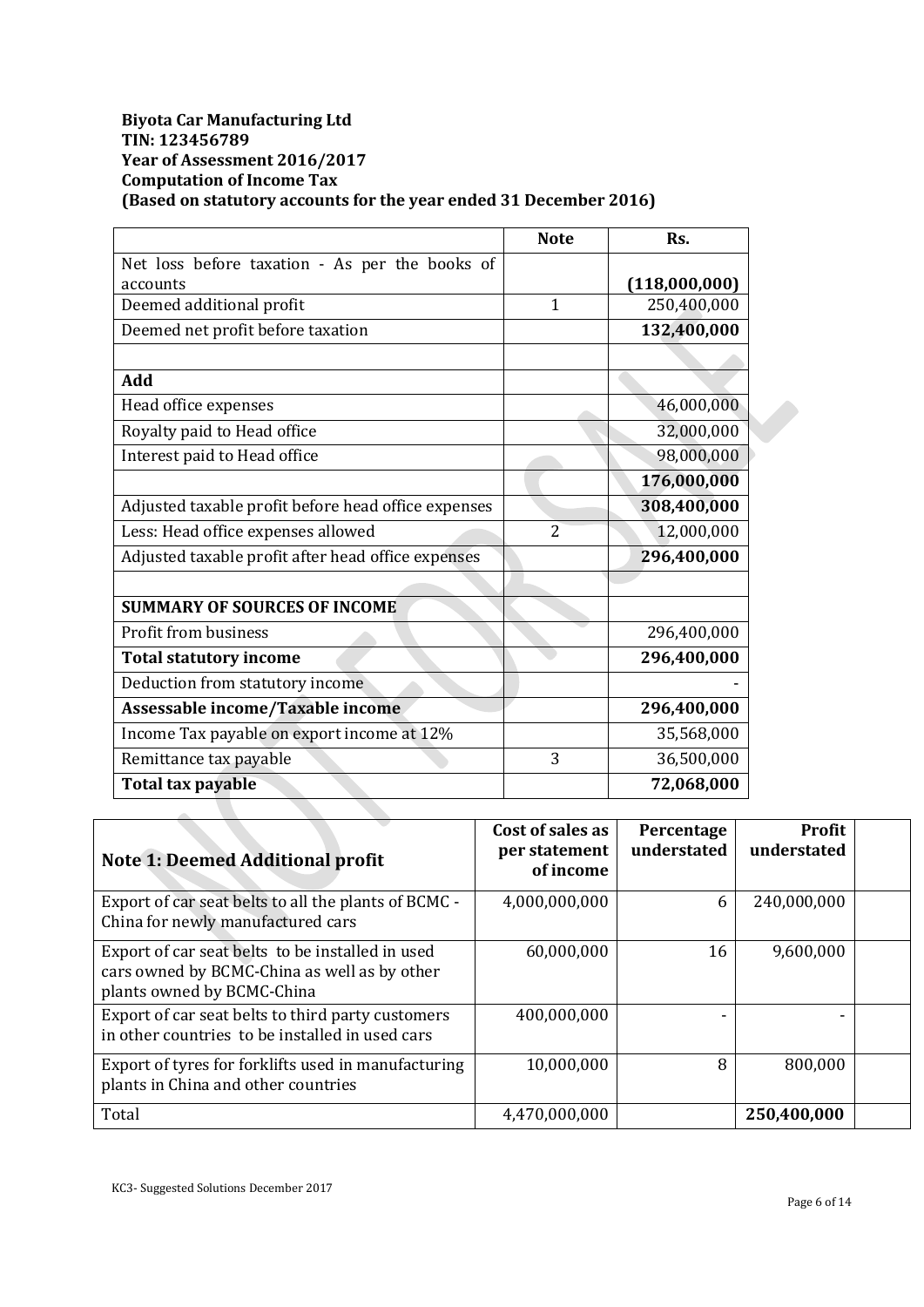| Note 2 - Head office expenses allowed            |              |             |  |  |
|--------------------------------------------------|--------------|-------------|--|--|
| Adjusted taxable profit before head office       |              |             |  |  |
| expenses                                         |              | 308,400,000 |  |  |
| 10% of total adjusted taxable profits (A)        |              | 30,840,000  |  |  |
| Head office expenses charged to P/L              | 46,000,000   |             |  |  |
| Less Head office expenses not related to the     |              |             |  |  |
| production of income of the Sri Lanka branch     | (34,000,000) |             |  |  |
| Head office expenses related to Sri Lanka branch |              |             |  |  |
| (B)                                              | 12,000,000   |             |  |  |
| Head office expenses allowed (lower of A and B)  |              | 12,000,000  |  |  |
|                                                  |              |             |  |  |

| Note 3 - Remittance tax payable                                                |             |  |
|--------------------------------------------------------------------------------|-------------|--|
| Profits remitted from the year of assessment 2014/15                           | 150,000,000 |  |
| Profits remitted from the year of assessment 2015/16                           | 120,000,000 |  |
| Sales proceeds of products exported by the Sri Lanka branch retained<br>abroad | 95,000,000  |  |
| Total remittances made during the year                                         | 365,000,000 |  |
| Remittance Tax at 10%                                                          | 36,500,000  |  |
|                                                                                |             |  |

 $\overline{c}$  In terms of section 79 (2) of the Act an individual who is physically present in Sri Lanka for one hundred and eighty three days or more during any year of assessment, shall be deemed to be resident in Sri Lanka throughout that year of assessment. Accordingly Nimal Perera is deemed to be a resident of Sri Lanka in the year of assessment 2016/17 as his presence in Sri Lanka was 183 days. Therefore he will be subject to income tax on his world income in terms of the charging section (section 2) of the Act.

Also in terms of the Article 16 (Dependent Personal Services) Sri Lanka – Vietnam DTA, a resident of Sri Lanka has to fulfill all three conditions set out below for not to be liable to tax in Vietnam in respect of an employment exercised in Vietnam.

- (i) Sri Lankan is present in Vietnam for a period or periods not exceeding in the aggregate 183 days in any twelve-month period commencing or ending in the fiscal year concerned; and
- (ii) the remuneration is paid by, or on behalf of, an employer who is not a resident of the Vietnam; and
- (iii) the remuneration is not borne by a permanent establishment or a fixed base which the employer has in Vietnam.

Even though Nimal fulfills the first condition the other two conditions are not fulfilled. Accordingly as a non-resident Nimal would be liable to income tax in Vietnam only in respect of the profits and income arising in or derived from Vietnam.

Accordingly Nimal gets taxed on his Vietnam income in Sri Lanka as well as in Vietnam.

However Nimal can claim a relief in Sri Lanka by way of a tax credit in terms of Article 24(3) Sri Lanka – Vietnam DTA which is reproduced below.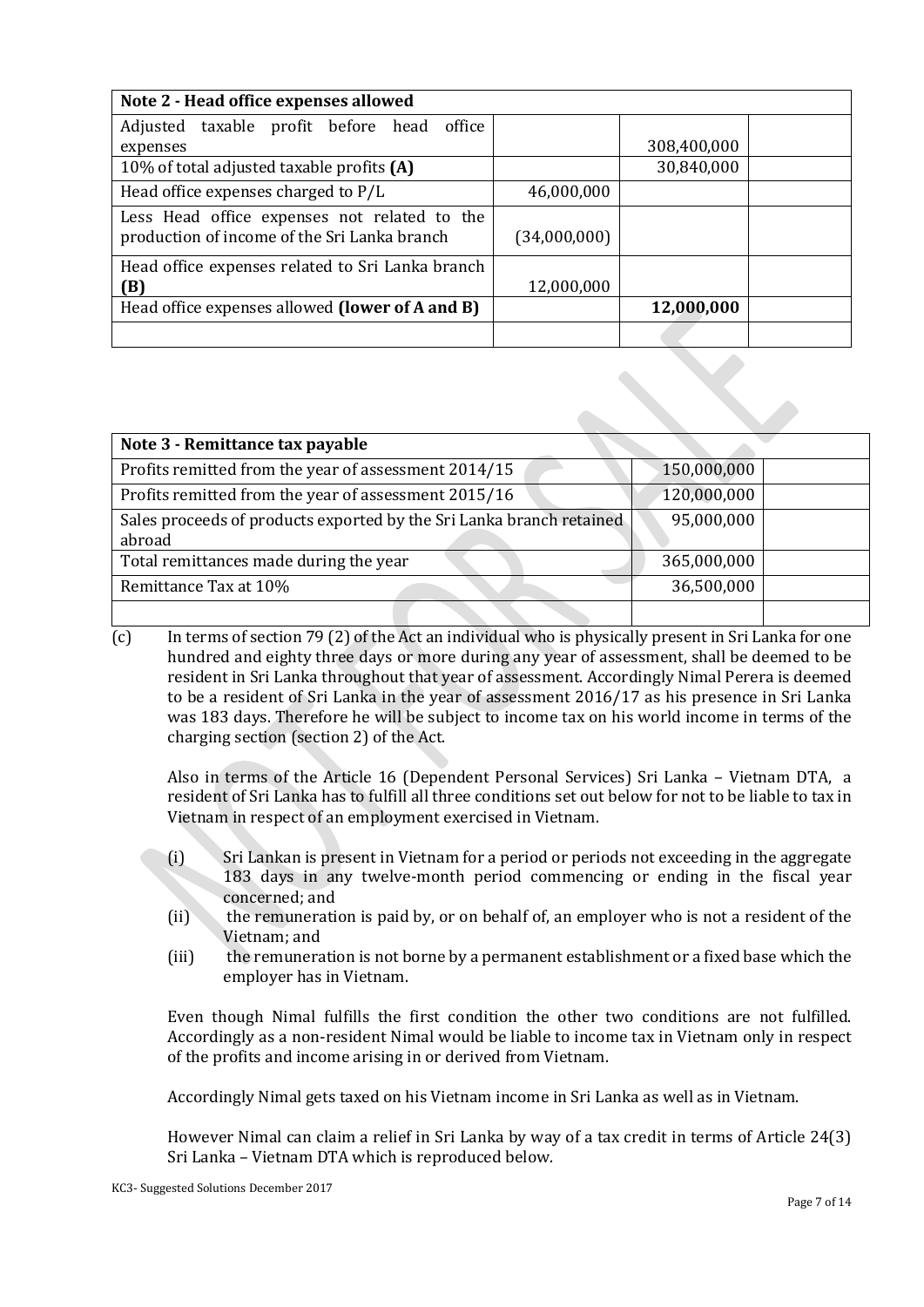*"Where a resident of Sri Lanka derives income from Vietnam which in accordance with the provisions of this Agreement may be taxed in Vietnam, the amount of Vietnamese tax payable in respect of that income shall be allowed as a credit against the Sri Lanka tax imposed on that resident in respect of that income. The credit shall not, however, exceed that part of the Sri Lanka tax which is attributable to such income."*

Further if required conditions are met Nimal can claim an income tax exemption in terms of the section 8(1)(j) of the Act which is reproduced below.

*"the emolument earned or the pension arising in any year of assessment, in foreign currency, by or to any individual resident in Sri Lanka in respect of–*

- *(i) services rendered by him in that year of assessment; or*
- *(ii) past services rendered by him or his spouse,*

*outside Sri Lanka in the course of any employment carried on, or exercised by him or his spouse, if such emoluments or pension are paid to him in Sri Lanka or such emoluments or pension (less such amount expended by such individual outside Sri Lanka as is considered by the Commissioner-General to be reasonable expenses) are remitted by him to Sri Lanka;"*

(d) As per the VAT Amendment Act No. 20 of 2016, with effect from 2-5-2016, wholesale and retail is chargeable to tax if the total value of supply is more than 12.5 million for any three consecutive months. Since Dias is having around 15 million of value of supply for three consecutive months, he is required to get the registration for VAT.

However, the liability **arises only** with effect from 1-11- 2016, and he can claim deemed input credit on his opening stock as at November 1-11- 2016. Further, after obtaining the registration he can claim input tax on his purchases and deemed input tax credit on purchases made from non-registered persons while paying output tax on his supply.

**(Total: 25 marks)**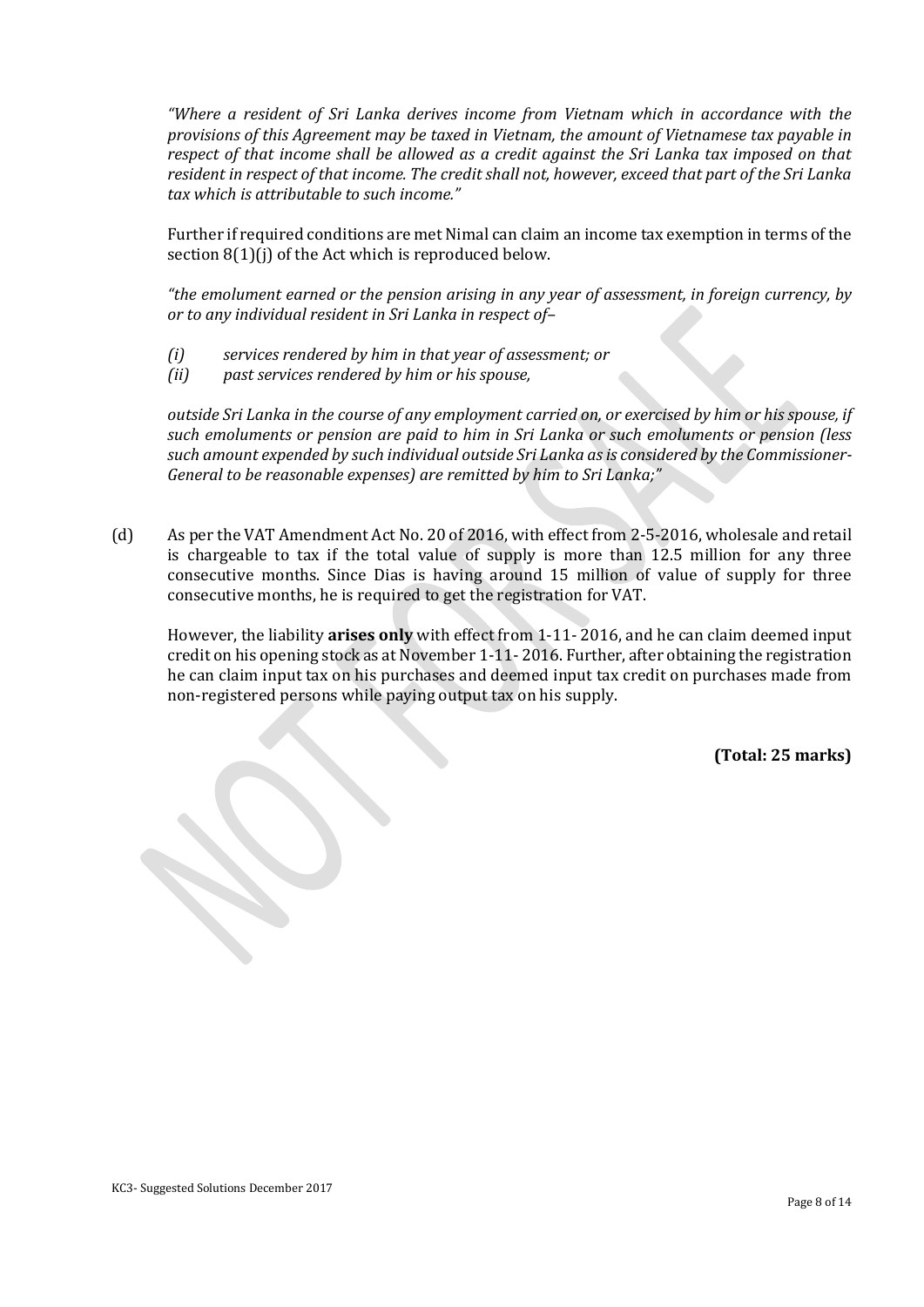#### **Answer 03**

Relevant Learning Outcomes: 1.2Impact of Taxation on business and finance decisions 3.2Case Law 6.3Taxation and ethics 4.4Managing VAT in a business

#### (a) **Quickpharma(Pvt) Ltd Year of Assessment 2016/2017 Computation of Income Tax**

|                                                           | <b>Note</b>    | Rs.         |
|-----------------------------------------------------------|----------------|-------------|
| Net profit before tax                                     |                | 6,312,082   |
| Add                                                       |                |             |
| Depreciation                                              |                | 20,000,000  |
| Advertisement (1,300,000-170,000)* 25% +120,000           |                | 402,500     |
| Loss on Disposal of Fixed Assets (Accounting)             |                | 1,925,000   |
| Provision for slow moving stocks                          |                | 5,710,000   |
| Repair Expense relates to floor area given on rent        |                | 300,000     |
| Foreign Travelling                                        | $\overline{2}$ | 2,012,000   |
| Entertainment                                             |                | 658,000     |
| Business promotion (1,250,000 * 25%)                      |                | 312,500     |
| Donation                                                  |                | 620,000     |
| Bank Loan Interest on acquisition of Fixed Assets-Allowed |                |             |
| <b>Legal Fees</b>                                         |                |             |
| Imputed interest cost charged for deferred settlement     |                | 525,475     |
| scheme                                                    |                |             |
| Provision for gratuity                                    | 5              | 3,000,000   |
|                                                           |                | 35,465,475  |
| Less                                                      |                |             |
| Rent Income                                               |                | 1,847,000   |
| Dividend income                                           |                | 1,800,000   |
| Profit from sale of land                                  |                | 3,353,000   |
| Gratuity paid                                             |                | 3,569,302   |
| Loss on Disposal of Fixed Assets (Tax)                    | 3              | 1,280,000   |
| Depreciation allowance                                    | $\overline{4}$ | 22,059,167  |
| 10% of the intangible asset acquired in the Y/A 2016/17   |                | 350,000     |
| Stocks written off                                        |                | 4,000,000   |
|                                                           |                | 38,258,469  |
| Adjusted profit for tax purposes                          |                | 3,519,088   |
| <b>SUMMARY OF SOURCES OF INCOME</b>                       |                |             |
| Profit from business                                      |                | 3,519,088   |
| Rent income (Part of Profit from Business)                | 1              | 1,607,000   |
| Total statutory income                                    |                | 5,126,088   |
| Deduction from statutory income                           |                |             |
| Tax Loss brought forward from the Y/A 2015/16             | 12,625,300     |             |
| Less: 35% of the statutory income                         | 1,794,131      | (1,794,131) |
| Tax Loss carried forward to the Y/A 2017/18               | 10,831,169     |             |
| Assessable income                                         |                | 3,331,957   |
| Less: Qualifying payments                                 |                | (620,000)   |

KC3- Suggested Solutions December 2017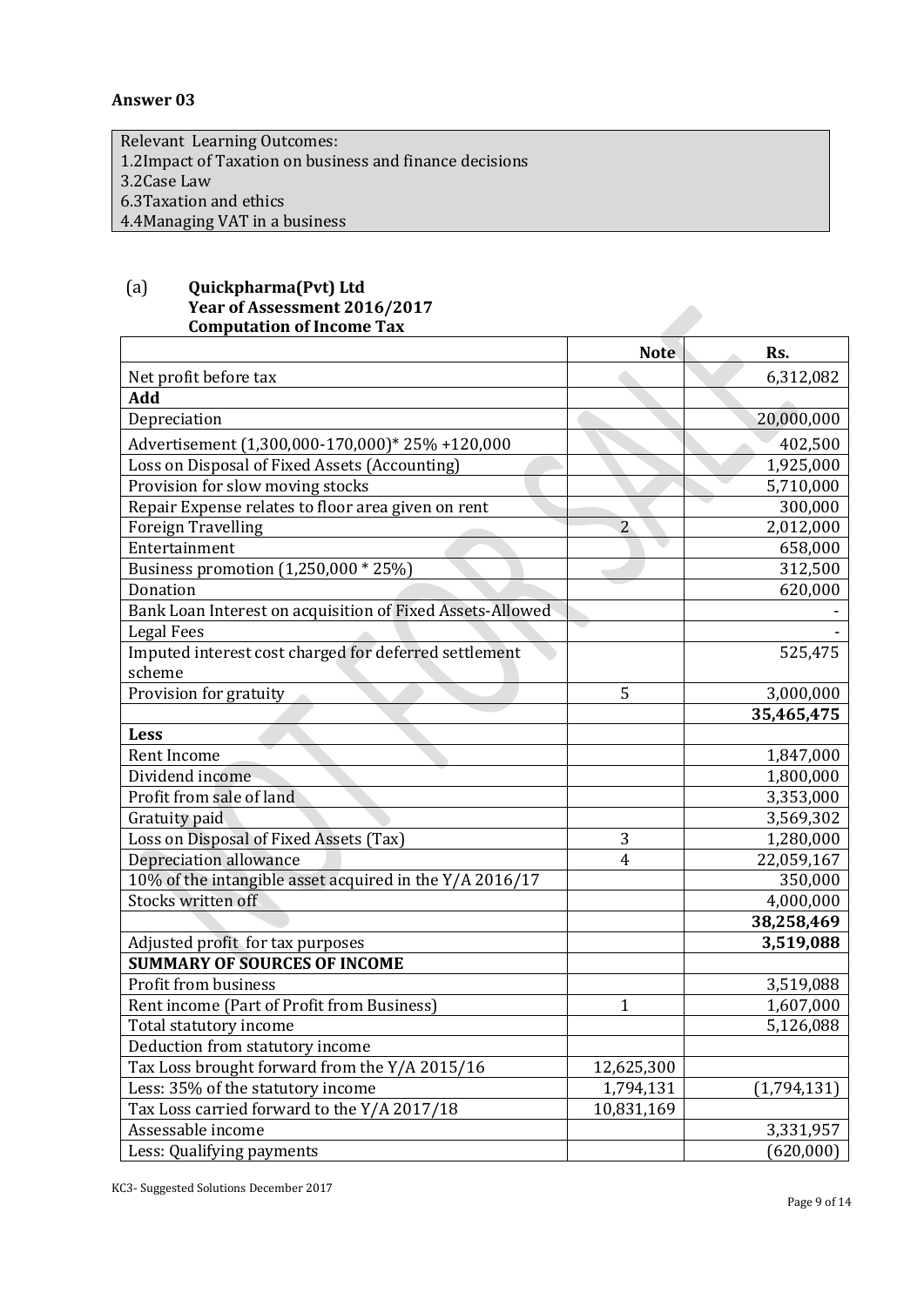| m<br>$\alpha$ m<br>пісопіе<br>$\Delta$ d $\overline{\phantom{a}}$                          |  |
|--------------------------------------------------------------------------------------------|--|
| @28%<br>-<br>Tax<br>$-20$<br>avable<br><i><u>HICOHIE</u></i><br>υa<br>$\sim$ $\sim$ $\sim$ |  |

#### **Note 1 - Rent income**

| Gross rent received                                                 | 1,847,000 |
|---------------------------------------------------------------------|-----------|
| Less: Rates                                                         |           |
| Repair expenses paid - Limited to 25% of the gross<br>rent received | (240,000) |
| Rent income liable to tax                                           | 1,607,000 |
|                                                                     |           |

### **Note 2 - Foreign Travelling disallowed**

| Amount allowed (whichever is lower)<br><b>Balance disallowed</b> | 138,000<br>2,012,000 |
|------------------------------------------------------------------|----------------------|
| 2% of above $-26(1)(c)(B)$                                       | 138,000              |
| Profit adjusted for tax purpose of the previous year             | 6,900,000            |
| Overseas travelling relates to business                          | 1,800,000            |
| Less: air tickets provided to doctors as incentives              | (350,000)            |
| Overseas travelling and accommodation                            | 2,150,000            |

## **Note 3 - Tax (Loss)/gain on Disposal of Fixed Assets**

| <b>Description</b>                                      | Year Of<br>Purchase | Cost      | <b>Claimed</b> | <b>Tax</b><br><b>WDV</b> | <b>Sales</b><br>Proceed | <b>Taxable</b><br><b>Profit</b> | <b>Years</b> | Rate |
|---------------------------------------------------------|---------------------|-----------|----------------|--------------------------|-------------------------|---------------------------------|--------------|------|
| 2 Delivery vans                                         | 2015/16             | 8,600,000 | 1,720,000      | 6,880,000                | 5,600,000               | (1,280,000)                     |              | 20%  |
| Tax(Loss)/gain<br>on Disposal of<br><b>Fixed Assets</b> |                     |           |                |                          |                         | (1,280,000)                     |              |      |

## **Note 4 - Depreciation Allowance**

|                                                                                                                 | Year    | Cost<br><b>LKR</b> | Rate<br>$\%$ | <b>Amount</b><br><b>LKR</b> |
|-----------------------------------------------------------------------------------------------------------------|---------|--------------------|--------------|-----------------------------|
| <b>Description</b>                                                                                              |         |                    |              |                             |
| Depreciation allowance for the<br>vear 2016/17                                                                  |         |                    |              | 10,000,000                  |
| Add: Depreciation allowance on<br>additions during the year<br>2016/17                                          |         |                    |              |                             |
| <b>Buildings</b>                                                                                                | 2016/17 | 30,000,000         | 0.10         | 3,000,000                   |
| Computer hardware                                                                                               | 2016/17 | 5,000,000          | 0.25         | 1,250,000                   |
| Computer software - not locally<br>developed                                                                    | 2016/17 | 2,500,000          | 0.25         | 625,000                     |
| Network accessories                                                                                             | 2016/17 | 2,950,000          | 0.25         | 737,500                     |
| Other equipment (fridges/generators<br>etc.)<br>$VCO$ $C_{\text{total}}$ $1C_{\text{total}}$ $R_{\text{total}}$ | 2016/17 | 12,500,000         | 0.33         | 4,166,667                   |

KC3- Suggested Solutions December 2017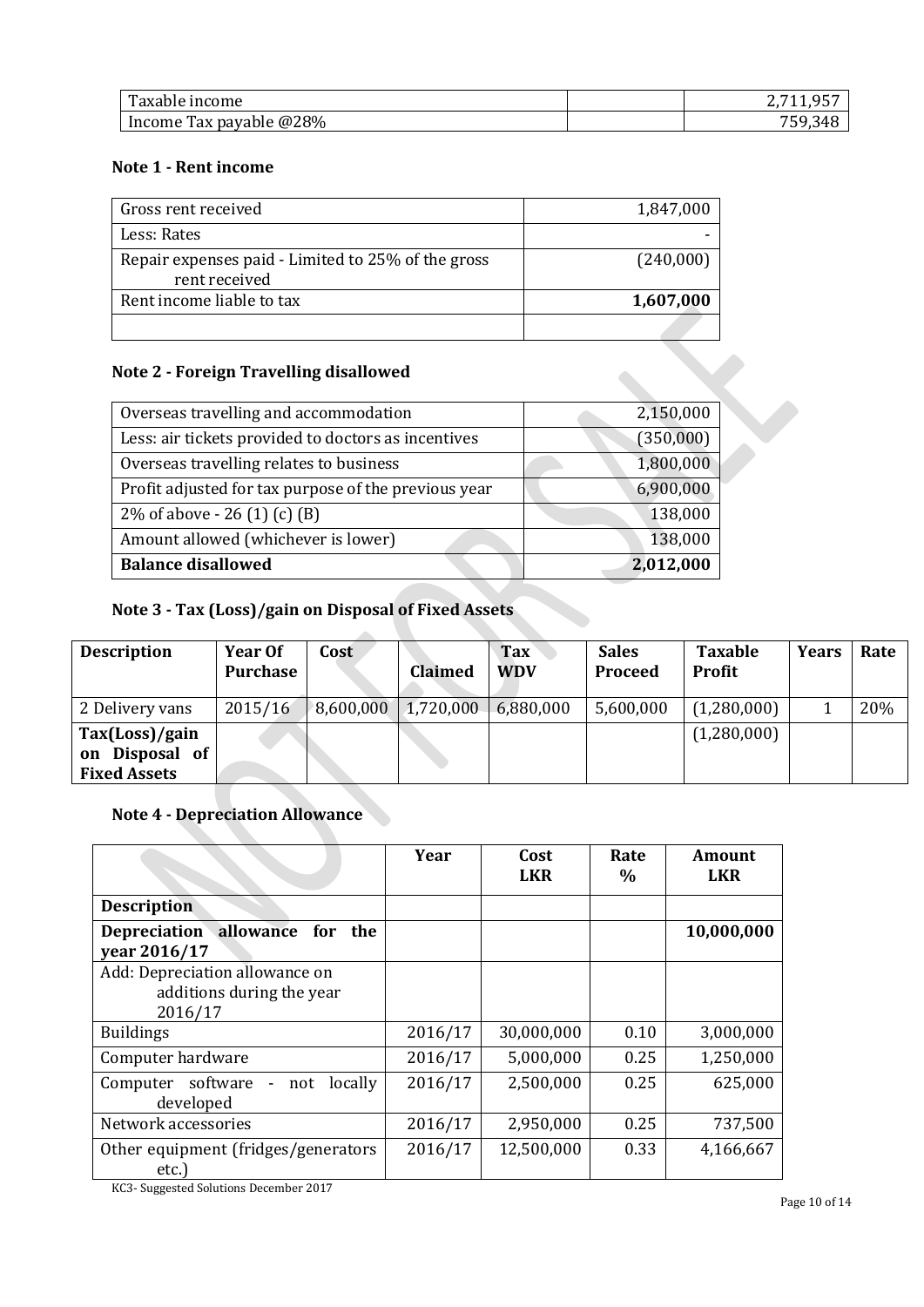| <b>Furniture &amp; Fittings</b>                                                                | 2016/17 | 20,000,000 | 0.20 | 4,000,000  |
|------------------------------------------------------------------------------------------------|---------|------------|------|------------|
|                                                                                                |         | 72,950,000 |      | 13,779,167 |
| allowance<br>Less:<br>Depreciation<br>on<br>disposals<br>during the year<br>2016/17            |         |            |      |            |
| 2 Delivery vans                                                                                | 2015/16 | 8,600,000  | 0.20 | 1,720,000  |
|                                                                                                |         |            |      | 1,720,000  |
| Less: Depreciation allowance on assets which were<br>fully depreciated during the year 2016/17 |         |            |      |            |
| Assumed none of the assets were fully<br>tax depreciated as at 31-3-2016                       |         |            |      |            |
|                                                                                                |         |            |      |            |
| Depreciation allowance<br>for the<br>year 2015/16                                              |         |            |      | 22,059,167 |
|                                                                                                |         |            |      |            |

# **Note 5: Retirement Benefit Obligation**

| Balance as at 31-3-2016 | 15,604,191 |
|-------------------------|------------|
| Provision for the year  | 3,000,000  |
|                         | 18,604,191 |
| Payments                | 3,569,302  |
| Balance as at 31-3-2017 | 15,034,889 |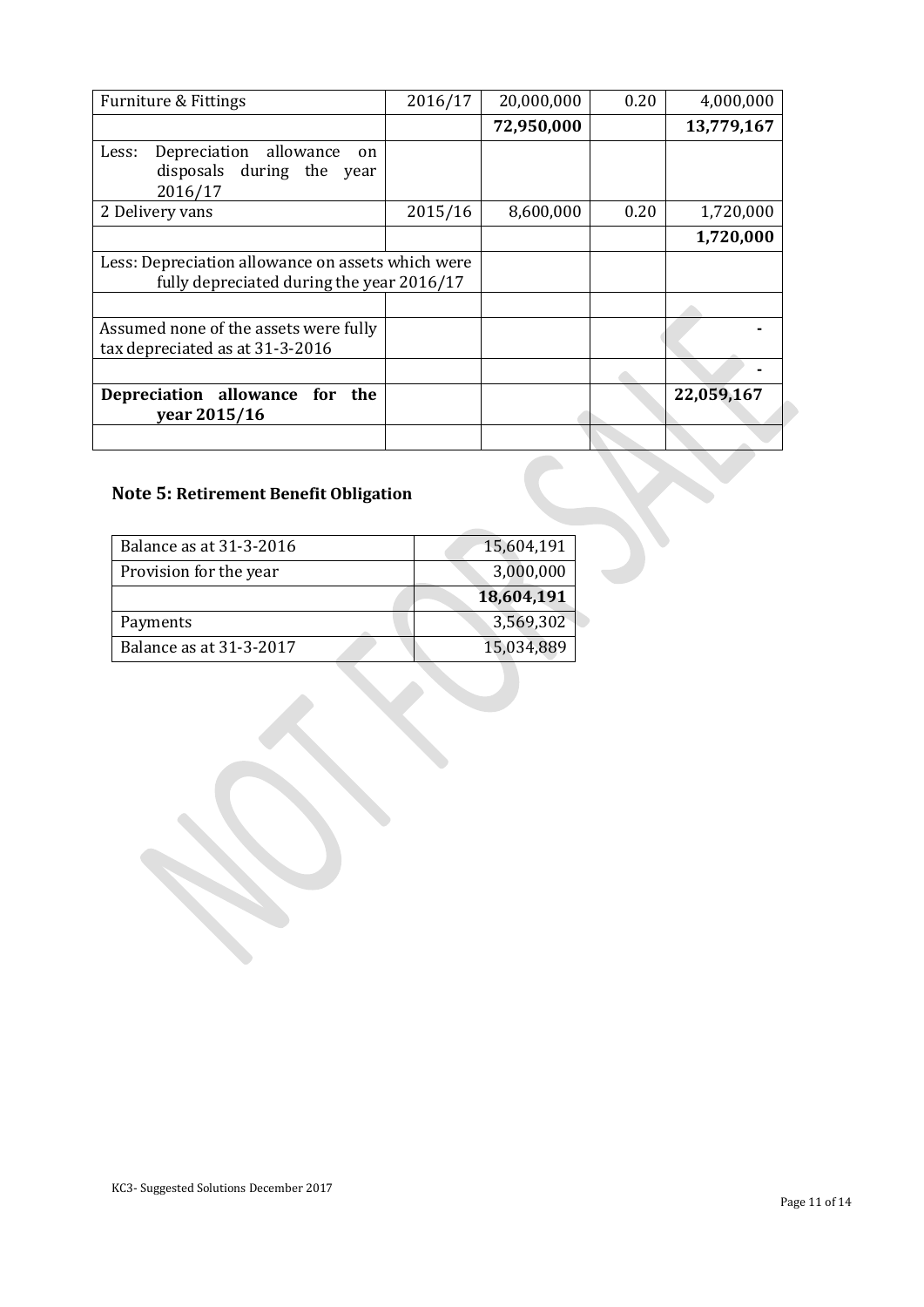#### **Quickpharma(Pvt) Ltd TIN: 123456789 Year of Assessment 2016/2017 Computation of Deemed Dividend Tax Liability for the Y/A 2016/2017 to be reflected in Y/A 2017/2018 Return of Income**

| Book profit before taxation Y/A 2016/2017  |                                                                                | 6,312,082                | A           |
|--------------------------------------------|--------------------------------------------------------------------------------|--------------------------|-------------|
| Add                                        | Depreciation on capital asset acquired<br>during the Y/A 2016/2017             | 13,850,000               |             |
|                                            | Notional loss computed on the basis of a<br>revaluation of any capital asset   |                          |             |
| Less                                       | Income tax payable for the Y/A 2016/2017                                       | (759, 257)               |             |
|                                            | Notional profit computed on the basis of a<br>revaluation of any capital asset | $\overline{\phantom{0}}$ | ГC          |
|                                            | Cost Capital asset acquired during the Y/A<br>2016/2017                        | (72,950,000)             |             |
| Distributable profit for the Y/A 2016/2017 |                                                                                | (53, 547, 175)           | $A+B-C = D$ |

| Total cost and accounting depreciation of the assets purchased during the Y/A 2016/17 |            |                |                     |  |  |
|---------------------------------------------------------------------------------------|------------|----------------|---------------------|--|--|
| <b>Type of Asset</b>                                                                  | Cost       | Depreciation % | <b>Depreciation</b> |  |  |
| <b>Buildings</b>                                                                      | 30,000,000 | 5%             | 1,500,000           |  |  |
| Computer hardware                                                                     | 5,000,000  | 50%            | 2,500,000           |  |  |
| Computer software - not locally<br>developed                                          | 2,500,000  | 50%            | 1,250,000           |  |  |
| Network accessories                                                                   | 2,950,000  | 50%            | 1,475,000           |  |  |
| Other equipment<br>fridges/generators etc.)                                           | 12,500,000 | 25%            | 3,125,000           |  |  |
| Furniture & Fittings                                                                  | 20,000,000 | 20%            | 4,000,000           |  |  |
|                                                                                       | 72,950,000 |                | 13,850,000          |  |  |

(c) As per the prevailing provisions of the Inland Revenue Act, Capital gain is not a taxable source.

However in terms of section 217 of the Inland Revenue Act, "trade" has been defined to include every adventure or concern in the nature of trade. Accordingly, it includes profit from isolated transaction when such transaction is in the nature of trade.

As per the Ram Iswara Vs CIR it was held that,

- as the transaction is concluded within a short period of time,
- as there was a preparation to sell the land dividing the land into lots and sketch was prepared to show the prospective buyers and
- the presence of profit motive

are characteristics of the nature of trade. Accordingly, dominant intention is not to live near St. Bridget's convent to facilitate children's schooling. It was held the transaction is as an adventure in the nature of trade hence is taxable.

However it could be argued that the transaction relating to the sale of land is an "isolated transaction". The profit arising from such a transaction could have been treated as a profit from trade if the transaction was an "adventure in the nature of trade". An adventure in the nature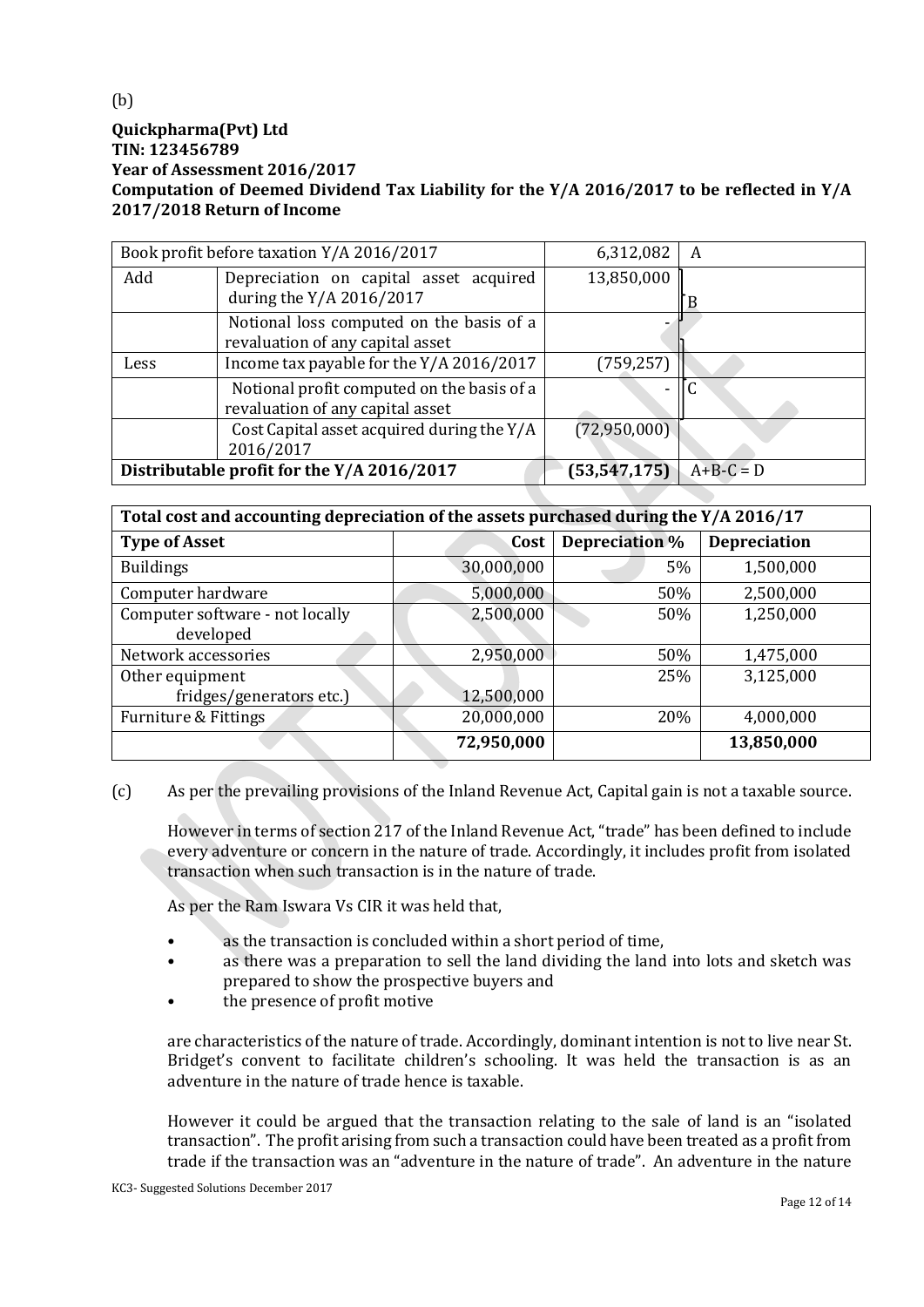of trade is undertaken with a profit motive**.** In the present case the land has been acquired to construct a pharmacy outlet and not with an intention of reselling at a profit. It was sold in changed circumstances; soon after the disagreement between two brothers). That does not make it an adventure in the nature of trade. Therefore, the profit arising is a capital profit and not a trading profit. Hence, the Profit on the sale of the land is not liable to tax. (Authority - Speldewinde vs. C. S. de Soysa). Also refer item (j) of section 3. The land is an asset for which tax depreciation is not granted. Accordingly any profit arising from the sale of the land is not subject to income tax and any loss is not deductible for tax purposes.

(d) As per the Part II of the First Schedule to the VAT Act, import or supply of crutches, wheel chairs, pharmaceutical products, drugs other than cosmetics is exempt from VAT. Accordingly, sale of non-pharmaceutical items and cosmetic items are liable for VAT.

Hence the Assistant Commissioner's view is correct and the entire sale is not exempt from VAT and the company has to pay VAT on the sale of non-pharmaceutical items and cosmetic items.

In terms of section 22 of the VAT Act, input tax is deductible only on expenditure attributable to taxable supplies and not on exempt or excluded supplies. Any common input tax should be calculated on a pro rata basis using an appropriate criteria such as turnover, square area etc.

Accordingly, the company cannot claim any input tax in respect of the related expenses attributable to the pharmaceutical supply as it is an exempt supply for VAT purposes and the applicable portion of input tax on pharmaceutical supply cannot be claimed. Hence the Assistant Commissioner's view is correct and the VAT should be paid.

If the turnover arising from the sale of grocery items purchased locally is less than 100 Mn per quarter during the Y/A 2015/16, the company is not liable to pay VAT on such grocery sales.

(e) In terms of Section 104A any profits and income arising, derived or accruing from, or any loss incurred in any domestic transaction entered into between two associated undertakings should be ascertained having regard to the arm's length price.

As per regulation 13 (1) of TP Gazette No 1823/5 of 12-8-2013 where one undertaking is controlled by an individual or jointly by such individual and his relative, and the other undertaking is controlled by himself or his relative or jointly by himself and his relative or jointly by his relatives, those two undertakings will be considered as associated undertakings and expected to transact at arm's length.

Also in terms of regulation 14 no corresponding adjustment will be available to the other undertaking in the event one undertaking had to pay any additional taxes arising from a transfer pricing adjustment.

Accordingly going forward it is advisable to transact with the undertaking owned by the chairman's wife having regard to the arm's length price.

**(Total: 50 marks)**